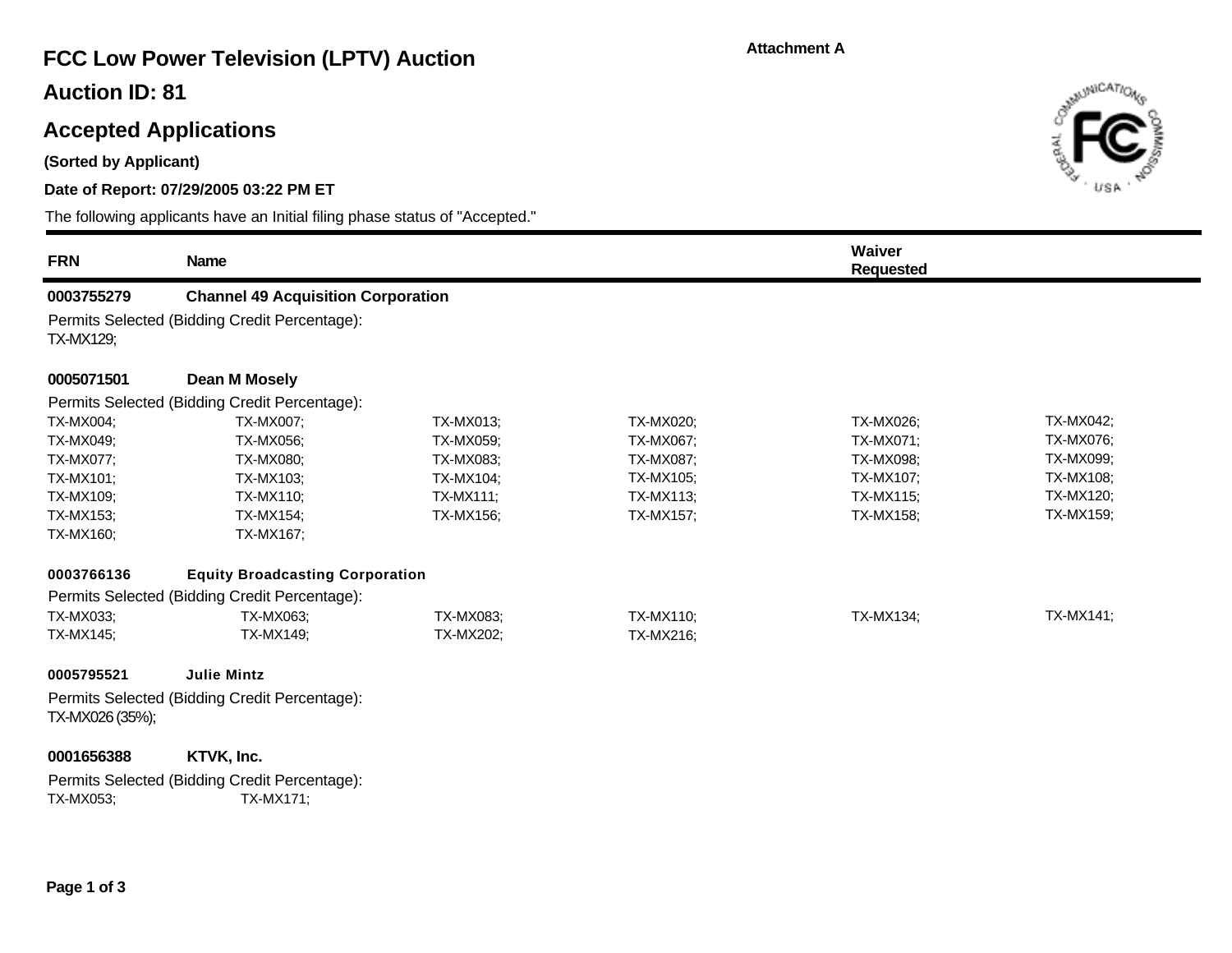#### **Attachment A**

# **FCC Low Power Television (LPTV) Auction**

### **Auction ID: 81**

## **Accepted Applications**

**(Sorted by Applicant)**

п

#### **Date of Report: 07/29/2005 03:22 PM ET**

The following applicants have an Initial filing phase status of "Accepted."

| <b>FRN</b>      | <b>Name</b>                                    |                  |                 | Waiver<br>Requested |                 |
|-----------------|------------------------------------------------|------------------|-----------------|---------------------|-----------------|
| 0005795109      | <b>Laurie Mintz</b>                            |                  |                 |                     |                 |
|                 | Permits Selected (Bidding Credit Percentage):  |                  |                 |                     |                 |
| TX-MX020 (35%); | TX-MX027 (35%);                                | TX-MX080 (35%);  |                 |                     |                 |
| 0005795422      | <b>Michael L Mintz</b>                         |                  |                 |                     |                 |
|                 | Permits Selected (Bidding Credit Percentage):  |                  |                 |                     |                 |
| TX-MX012 (35%); | TX-MX025 (35%);                                | TX-MX134 (35%);  |                 |                     |                 |
| 0001662899      | <b>Panhandle Telecasting LP</b>                |                  |                 |                     |                 |
|                 | Permits Selected (Bidding Credit Percentage):  |                  |                 |                     |                 |
| TX-MX172;       | <b>TX-MX186;</b>                               | <b>TX-MX203:</b> |                 |                     |                 |
| 0012233615      | <b>Puri Family Limited Partnership</b>         |                  |                 |                     |                 |
|                 | Permits Selected (Bidding Credit Percentage):  |                  |                 |                     |                 |
| TX-MX047 (25%); | TX-MX062 (25%);                                | TX-MX067 (25%);  | TX-MX076 (25%); | TX-MX125 (25%);     | TX-MX135 (25%); |
| TX-MX141 (25%); | TX-MX142 (25%);                                | TX-MX168 (25%);  | TX-MX183 (25%); | TX-MX188 (25%);     |                 |
| 0004249850      | <b>Ramar Communications II, Ltd.</b>           |                  |                 |                     |                 |
|                 | Permits Selected (Bidding Credit Percentage):  |                  |                 |                     |                 |
| TX-MX044;       | TX-MX245;                                      |                  |                 |                     |                 |
| 0003756145      | <b>Rice Capital Broadcasting Company, Inc.</b> |                  |                 |                     |                 |
|                 | Permits Selected (Bidding Credit Percentage):  |                  |                 |                     |                 |
| TX-MX148;       | TX-MX165;                                      | <b>TX-MX190:</b> |                 |                     |                 |